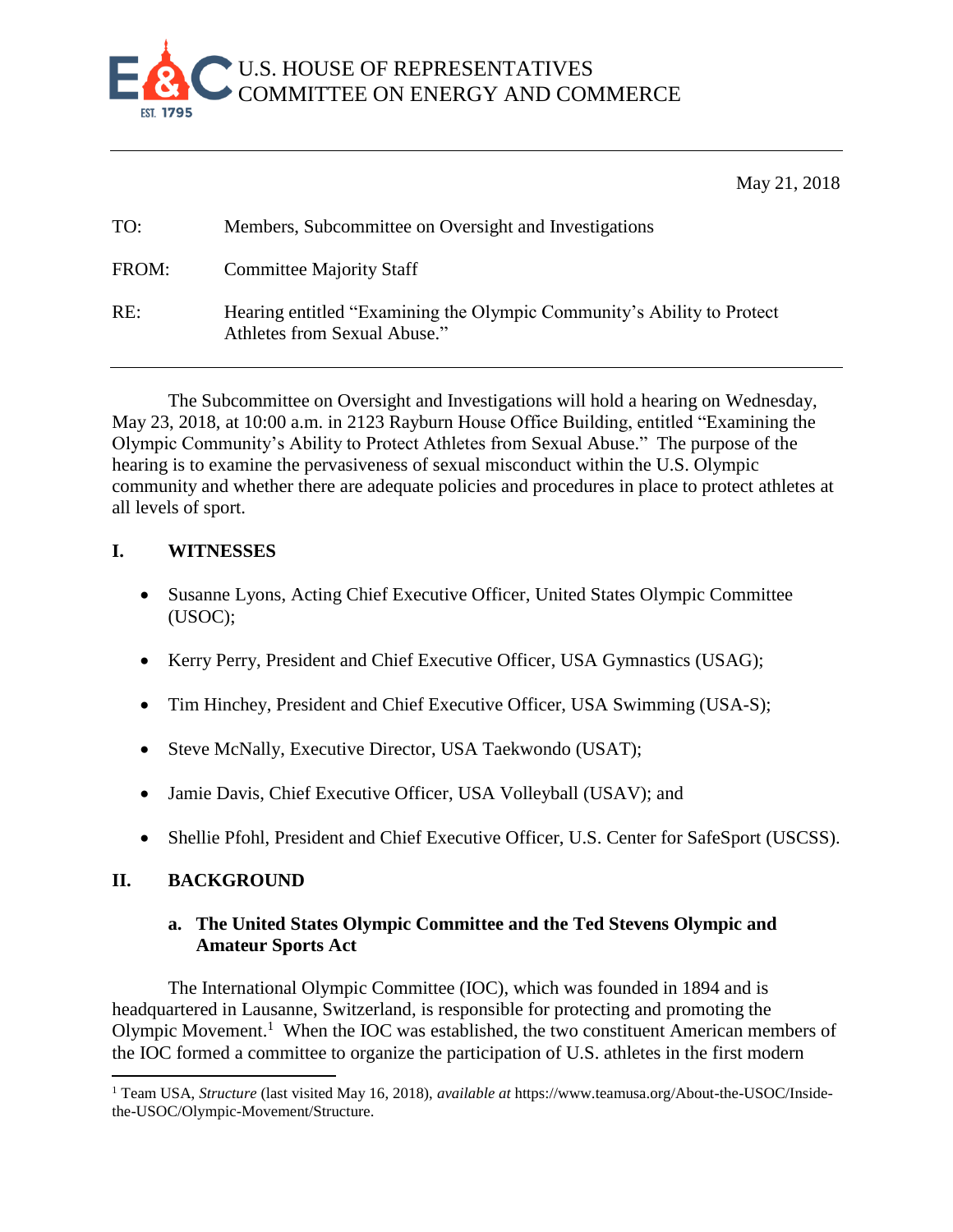Olympic Games in Athens, Greece. 2 The formal committee was then established in 1921 as the American Olympic Association.<sup>3</sup> In 1961, the name of the Committee was changed to the United States Olympic Committee (USOC).<sup>4</sup>

The USOC was reorganized by the Ted Stevens Olympic and Amateur Sports Act (the Act), originally enacted in 1978 and amended as recently as 2018.<sup>5</sup> The Act establishes the USOC as the coordinating body for all Olympic-related activity in the U.S. and gives the USOC exclusive jurisdiction, directly or through constituent members or committees, over "all matters pertaining to United States participation in the Olympic Games, the Paralympic Games, and the Pan-American Games, including representation of the United States in the games."<sup>6</sup> Under the Act, the USOC is responsible for, among other things, promoting amateur athletic activities<sup>7</sup> and providing swift resolution of conflicts and disputes involving amateur athletes, National Governing Bodies (NGBs), and amateur sports organizations.<sup>8</sup>

The Act establishes NGBs for each Olympic sport and gives the USOC the general authority to review matters related to the recognition of NGBs. $\frac{5}{9}$  An amateur sports organization can be recognized as a NGB if, among other things, it is incorporated under the laws of a State of the United States or the District of Columbia as a non-profit corporation having as its purpose the advancement of amateur athletic competition, it submits an application to the USOC for recognition as a NGB, it agrees to submit to binding arbitration in certain controversies, and it demonstrates that it is autonomous in the governance of its sport.<sup>10</sup> The USOC may "only recognize one national governing body for each sport for which an application is made and approved," except there are some exceptions for Paralympic sports organizations.<sup>11</sup> The Act provides for additional requirements and responsibilities of NGBs.<sup>12</sup>

The mission of the USOC is to "support U.S. Olympic and Paralympic athletes in achieving sustained competitive excellence while demonstrating the values of the Olympic

 $\overline{a}$ 

<sup>2</sup> Team USA, *History* (last visited May 16, 2018), *available at* https://www.teamusa.org/About-the-USOC/Insidethe-USOC/History; Olympics.org, *Athens 1896 – Highlights of the Games* (last visited May 16, 2018), *available at* https://www.olympic.org/athens-1896.

<sup>3</sup> Team USA, *History* (last visited May 16, 2018), *available at* https://www.teamusa.org/About-the-USOC/Insidethe-USOC/History.

<sup>4</sup> *Id*.

<sup>5</sup> The Protecting Young Victims from Sexual Abuse and Safe Sport Authorization Act is discussed in Section II.d of this memorandum.

<sup>6</sup> 36 U.S.C. § 220501-3; *See also* Team USA, *About the USOC – Inside the USOC – History* (last visited May 16, 2018), *available at* https://www.teamusa.org/about-the-usoc/inside-the-usoc/history.

 $7$  Under the Ted Stevens Olympic and Amateur Sports Act, an "amateur athlete" is defined as "an athlete who meets the eligibility standards established by the national governing body or Paralympic sports organization for the sport in which the athlete competes." 36 U.S.C. § 220501(b).

<sup>8</sup> 36 U.S.C. § 220503. Under the Ted Stevens Olympic and Amateur Sports Act, an "amateur sports organization" is defined as a "non-profit corporation, association, or other group organized in the United States that sponsors or arranges an amateur athletic competition." 36 U.S.C. § 220501(b).

<sup>9</sup> 36 U.S.C. § 220521-29.

<sup>10</sup> 36 U.S.C. § 220522.

 $11$  36 U.S.C. § 220521(a).

<sup>12</sup> *See generally* 36 U.S.C. § 220521-29.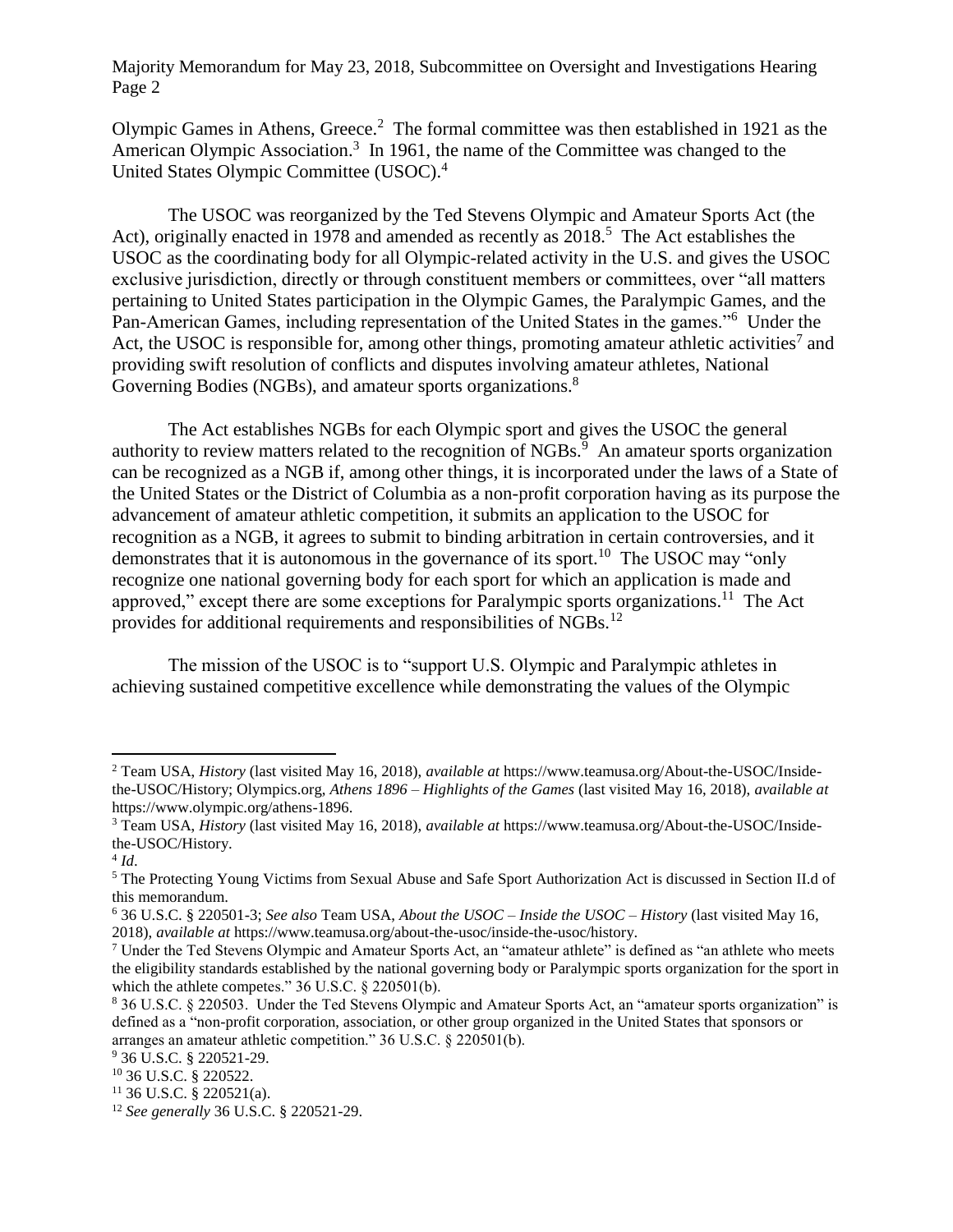Movement, thereby inspiring all Americans."<sup>13</sup> The USOC is a  $501(c)(3)$  non-profit organization and does not receive federal financial support, except for select Paralympic military programs.<sup>14</sup> According to the USOC's 2016 tax disclosures, the USOC had about \$336 million in revenue in 2016.<sup>15</sup> In the organization's 2016 annual report, the USOC reported that it provided a total of \$84.7 million in grants to NGBs, Paralympic Organizations, and Athletes.<sup>16</sup>

Each NGB has their own governance structure and applicable bylaws and policies.<sup>17</sup> The USOC provides NGBs with governance support, and in some instances, the USOC has required changes to a NGBs bylaws related to the Act or the USOC's bylaws.<sup>18</sup> Over ten years ago, the USOC engaged in a governance reform effort and approved governance guidelines for NGBs.<sup>19</sup> More recently, the USOC has engaged in a number of additional efforts to increase the requirements for NGBs.<sup>20</sup> In 2010, the USOC formed a Working Group for Safe Training Environments to develop a set of recommendations for consideration by the USOC Board of Directors.<sup>21</sup> The Working Group presented its recommendations to the USOC Board in September 2010.<sup>22</sup> As a result, the USOC adopted a SafeSport Handbook in 2012, created a minimum standards policy, and required each NGB to adopt an athlete safety program by December 31, 2013.<sup>23</sup> In December 2015, the USOC amended its own bylaws to require that all NGBs participated in the U.S. Center for SafeSport (USCSS), and, in 2017, the USOC replaced the minimum standards with the NGB Athlete Safety Policy.<sup>24</sup> The results of the 2010 Working Group and the USCSS are discussed in more detail in Section II(d.)

The USOC can decertify an NGB, and the USOC decertified the U.S. Team Handball Federation in 2006 and the National Rifle Association in 1994. Additionally, the USOC has placed NGBs on probation and/or discussed decertification with other NGBs.<sup>25</sup>

https://www.teamusa.org/careers/mission-and-culture.

l

<sup>13</sup> Team USA, *Mission and Culture* (last visited May 16, 2018), *available at*

<sup>14</sup> Team USA, *Inside the USOC* (last visited May 16, 2018), *available at* https://www.teamusa.org/about-theusoc/inside-the-usoc.

<sup>15</sup> Team USA, *Finance – USOC Tax Disclosures (Form 990)* (last visited May 16, 2018), *available at* https://www.teamusa.org/Footer/Finance.

<sup>16</sup> United States Olympic Committee, *2016 Annual Report* (2016), http://2016annualreport.teamusa.org/. <sup>17</sup> *See*, *e.g*., USA Gymnastics, *Bylaws* (last revised December 2017), *available at*

https://usagym.org/PDFs/About%20USA%20Gymnastics/Governance/usag-bylaws.pdf; *See also* USA Taekwondo, *Bylaws of USA Taekwondo, Inc.* (last amended Jan. 24, 2017), *available at* https://www.teamusa.org/usataekwondo/v2-resources/bylaws.

<sup>&</sup>lt;sup>18</sup> Information provided to the Committee on Energy and Commerce, from the United States Olympic Committee (May 16, 2018) on file with the committee.

<sup>19</sup> *Id*.

<sup>20</sup> *Id*.

<sup>21</sup> Team USA, *About the USOC - SafeSport - Key Actions,* (last visited May 16, 2018), *available at*  https://www.teamusa.org/About-the-USOC/Safe-Sport/Key-Actions.

<sup>&</sup>lt;sup>22</sup> Working Group for Safe Training Environments, Recommendations to the USOC Board of Directors, (Sept. 28, 2010), *available at* 

http://assets.teamusa.org/assets/documents/attached\_file/filename/31249/092810\_USOC\_Working\_Group\_Final\_Re commendations to the Board of Directors.pdf.

<sup>23</sup> Government Accountability Office, *Youth Athletes: Sports Programs' Guidance, Practices and Policies to Help Prevent and Respond to Sexual Abuse*, GAO-15-418 (May 2015).

<sup>&</sup>lt;sup>24</sup> Information provided to the Committee on Energy and Commerce, from the United States Olympic Committee (May 16, 2018) on file with the committee.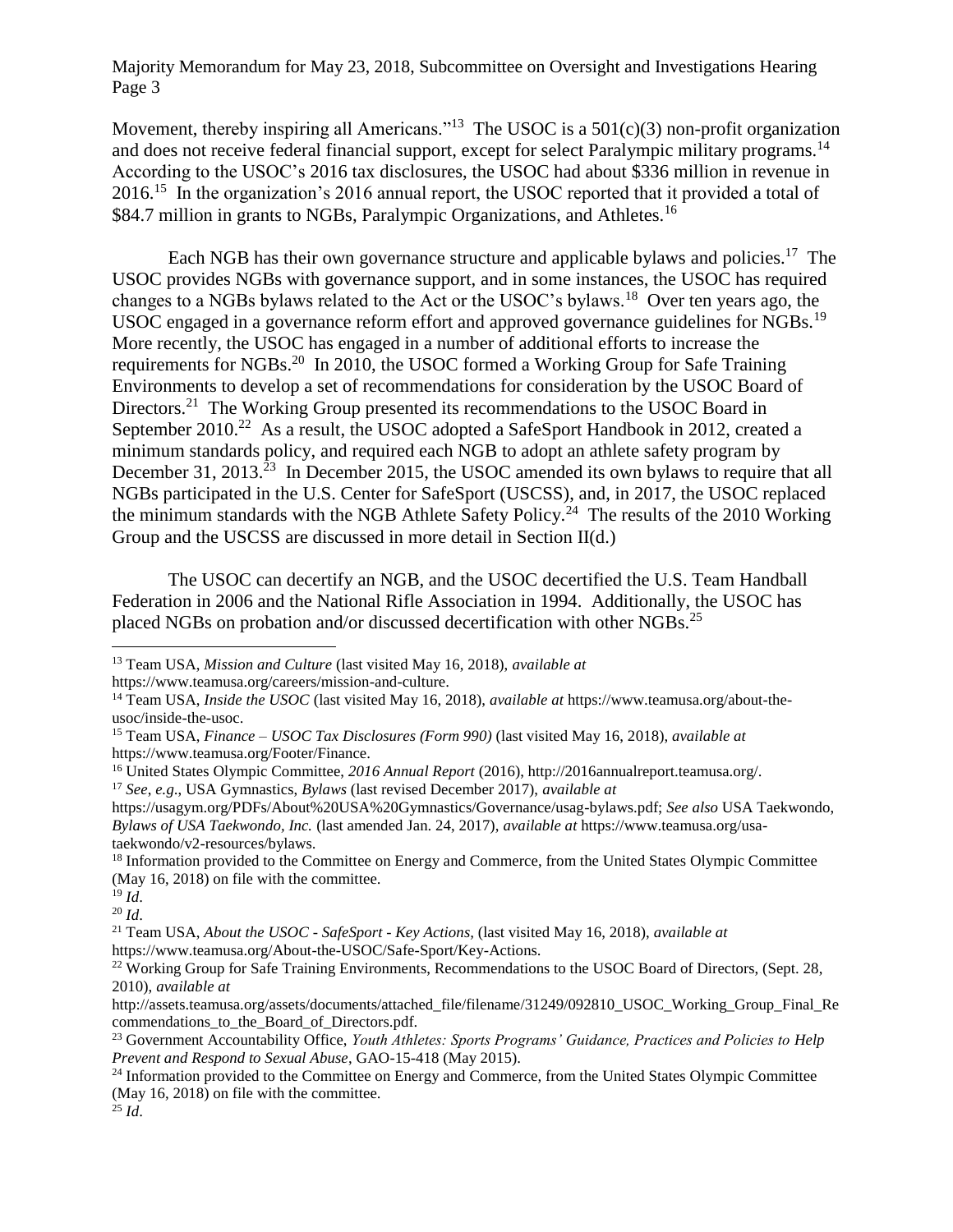## **b. Sexual Assault**

Sexual violence is a social and public health problem in the United States that affects millions each year. The Centers for Disease Control and Prevention's (CDC) statistics on sexual violence note that about one in three women experienced sexual violence involving physical contact during her lifetime and about one in six men experienced sexual violence involving physical contact during his lifetime.<sup>26</sup> Further, the CDC notes that sexual violence starts at an early age. One in three female rape victims experienced it for the first time between 11-17 years old and one in nine reported that it occurred before age ten.<sup>27</sup> The person responsible for the violence is usually someone known to the victim.<sup>28</sup>

### **c. Sexual Assault in the Olympic Movement**

Unfortunately, there have been widespread instances of sexual abuse within the Olympic movement. Indeed, from the USCSS' launch in 2017 to April 13, 2018, the Center received written and oral reports, complaints, and allegations regarding sexual abuse from 35 of the 48 NGBs.<sup>29</sup> Although allegations of sexual abuse are generally kept confidential, in recent years, many NGBs have been at the center of public sexual abuse scandals. These scandals have raised concerns about the USOC and NGBs' ability to adequately oversee the safety of athletes in organized sport. Below is a non-exhaustive list of some of the recent controversies regarding sexual assault in the Olympic movement and the associated concerns with the USOC and NGB's ability to protect the well-being of athletes. As discussed in the next two sections of this memorandum, the USOC and NGBs have taken steps to address some of the concerns that surfaced during these scandals.

## USA Gymnastics

In September 2015, a former USA Gymnastics team doctor of over 20 years, Larry Nassar, announced via Facebook that he was going to retire from his position at USA Gymnastics.<sup>30\*</sup> About a year later, a media outlet published a lengthy report detailing how USA Gymnastics had failed to protect athletes from sexual abuse and seldom referred allegations of child abuse to law enforcement or child protective services.<sup>31</sup> In 2016, former gymnasts filed

 $\overline{a}$ 

<sup>26</sup> Centers for Disease Control and Prevention, *National Center for Injury Prevention and Control, Division of Violence Prevention, Preventing Sexual Violence* (2017), *available at*

https://www.cdc.gov/violenceprevention/pdf/sv-factsheet.pdf.

<sup>27</sup> *Id.*

<sup>28</sup> Centers for Disease Control and Prevention, *Violence Prevention, Sexual Violence* (last updated May 1, 2018), *available at* https://www.cdc.gov/violenceprevention/sexualviolence/index.html.

<sup>&</sup>lt;sup>29</sup> Information provided to the Committee on Energy and Commerce, from the U.S. Center for SafeSport (Apr. 13, 2018) on file with the committee.

<sup>30</sup> Mark Alesia, M. Kwiatkowski, and T. Evans, *Timeline: Former USA Gymnastics doctor Larry Nassar*, INDYSTAR (Sept. 20, 2016), *available at* https://www.indystar.com/story/news/2016/09/20/larry-nassar-timeline/90733320/. \* In an earlier version of this memorandum Larry Nassar was incorrectly listed as a coach.

<sup>31</sup> Marisa Kwiatkowski, M. Alesia, and T. Evans, *A blind eye to sex abuse: How USA Gymnastics failed to report cases*, INDYSTAR (Aug. 4, 2016), *available at* https://www.indystar.com/story/news/investigations/2016/08/04/usagymnastics-sex-abuse-protected-coaches/85829732/.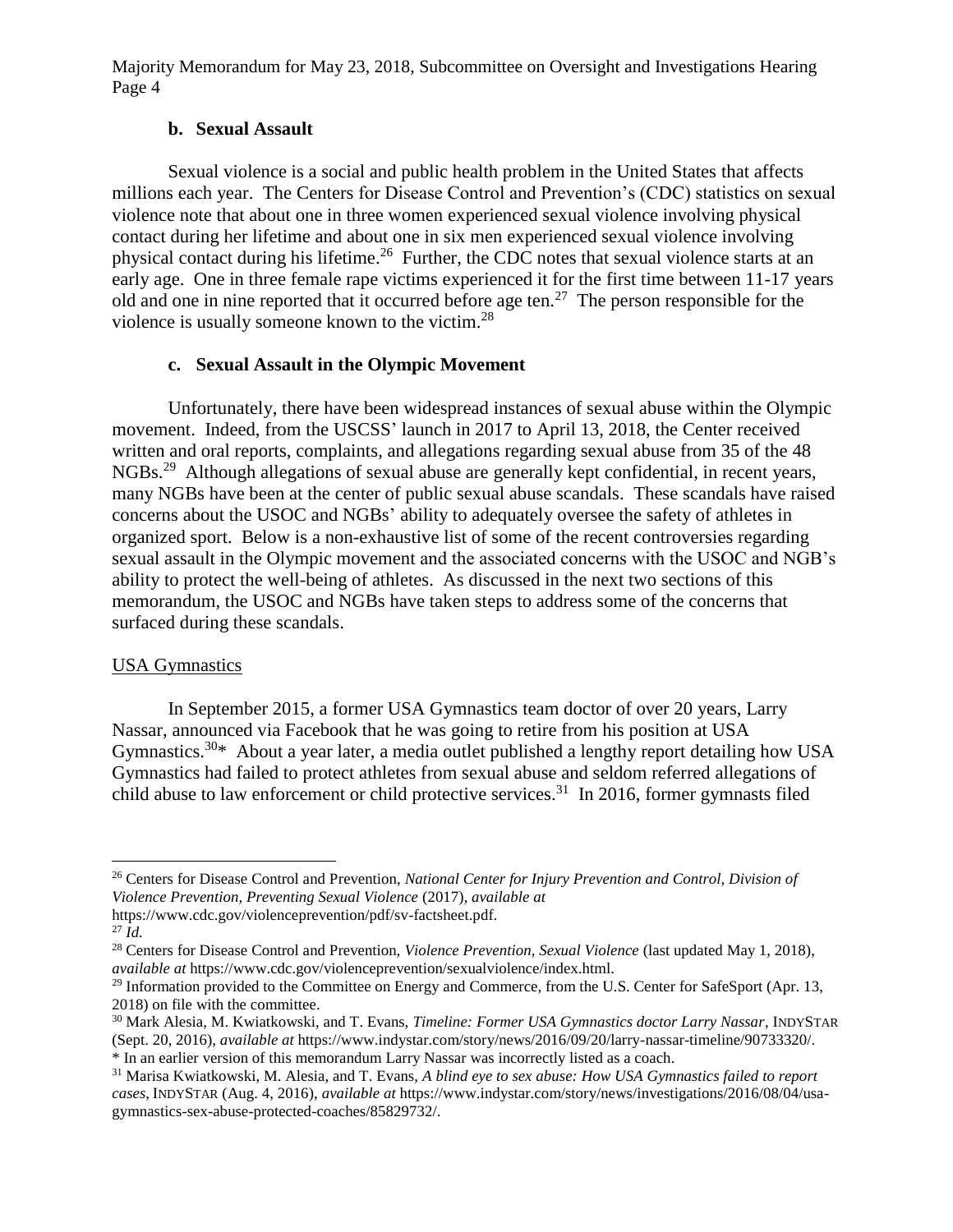criminal complaints against Nassar accusing him of sexually abusing young athletes.<sup>32</sup> In January 2018, Larry Nassar was sentenced to 40 to 175 years in prison for sexual abuse after more than 150 women and girls confronted him in court for having sexually abused them over the past two decades.<sup>33</sup> On May 16, 2018, Michigan State University agreed to a \$500 million settlement with 332 of Larry Nassar's victims.<sup>34</sup>

Questions have surfaced about when USA Gymnastics and the USOC learned of Nassar's sexual abuse of young athletes and whether they adequately responded to the allegations.<sup>35</sup> Some lawsuits have alleged that USA Gymnastics and the USOC failed to protect young athletes. For example, recently, gymnasts have sued the USOC alleging that the "organization failed to protect athletes and that top USOC officials lied about when they first learned of the matter."<sup>36</sup> Recent reports indicate that there are plans to continue settlement talks with USA Gymnastics and the USOC.<sup>37</sup> Similarly, concerns have been raised about the Federal Bureau of Investigation's response to the reports it received about sexual abuse allegations against Nassar.<sup>38</sup>

In response to the scandal, USA Gymnastics hired an investigator, former federal prosecutor Deborah Daniels, to conduct an independent investigation of USA Gymnastics' bylaws, policies, procedures, and practices related to handling sexual misconduct matters.<sup>39</sup> Daniels released her extensive report in June 2017.<sup>40</sup> In February 2018, USA Gymnastics announced that the law firm Ropes & Gray is also conducting an independent investigation of the sexual abuse by Nassar and is charged with determining when USA Gymnastics and USOC first became aware of any evidence relating to Nassar's sexual abuse of athletes.<sup>41</sup>

 $\overline{\phantom{a}}$ 

<sup>32</sup> Tim Evans, M. Alesia, and M. Kwiatkowski, *Former USA Gymnastics doctor accused of abuse*, INDYSTAR (Sept. 12, 2016), *available at* https://www.indystar.com/story/news/2016/09/12/former-usa-gymnastics-doctor-accusedabuse/89995734/; USAToday Network, *Who is Larry Nassar?* (last visited May 16, 2018), *available at* https://www.cincinnati.com/pages/interactives/larry-nassar-timeline/.

<sup>33</sup> Eric Levenson, *Larry Nassar sentenced to up to 175 years in prison for decades of sexual abuse*, CNN (Jan. 24, 2018), *available at* https://www.cnn.com/2018/01/24/us/larry-nassar-sentencing/index.html.

<sup>34</sup> Matt Mencarini and Justin A. Hinkley, Lansing State Jourhnal, *Michigan State and 332 of Larry Nassar's victims reach 'historic' \$500 million settlement,* (last visited May 17, 2018), *available at* 

https://www.lansingstatejournal.com/story/news/local/2018/05/16/larry-nassar-michigan-state-settlementlawsuit/614502002/.

<sup>35</sup> *See*, *e.g*., Rebecca Davis O'Brien, *Gymnast Aly Raisman Sues U.S. Olympic Committee Over Nassar Scandal*, THE WALL STREET JOURNAL (Mar. 2, 2018), *available at* https://www.wsj.com/articles/gymnast-aly-raisman-sues-us-olympic-committee-over-nassar-scandal-1520027047.

<sup>36</sup> Rebecca Davis O'Brien, *Olympics Committee Failed to Act on Nassar's Alleged Abuse for a Full Year*, THE WALL STREET JOURNAL (Feb. 1, 2018), *available at* https://www.wsj.com/articles/olympics-officials-didnt-act-ongymnasts-abuse-allegations-in-2015-1517484720.

<sup>37</sup> *See, Supra* note 41.

<sup>38</sup> Scooby Axson, *Report: FBI Opens Internal Review Into Handling of Larry Nassar Allegations*, SPORTS ILLUSTRATED (Mar. 1, 2018), *available at* https://www.si.com/olympics/2018/03/01/fbi-larry-nassar-internal-probe.

<sup>39</sup> Deborah J. Daniels, J.D., *Report to USA Gymnastics on Proposed Policy and Procedural Changes for the Protection of Young Athletes*, KRIEG DEVAULT (Jun. 26, 2017).

<sup>40</sup> *Id*.

<sup>41</sup> Team USA, *USOC Announces Selection of Independent Investigator to Examine Larry Nassar's Abuse of Athletes* (Feb. 2, 2018), *available at* https://www.teamusa.org/Media/News/USOC/USOC-ANNOUNCES-SELECTION-OF-INDEPENDENT-INVESTIGATOR-TO-EXAMINE-LARRY-NASSARS-ABUSE-OF-ATHLETES.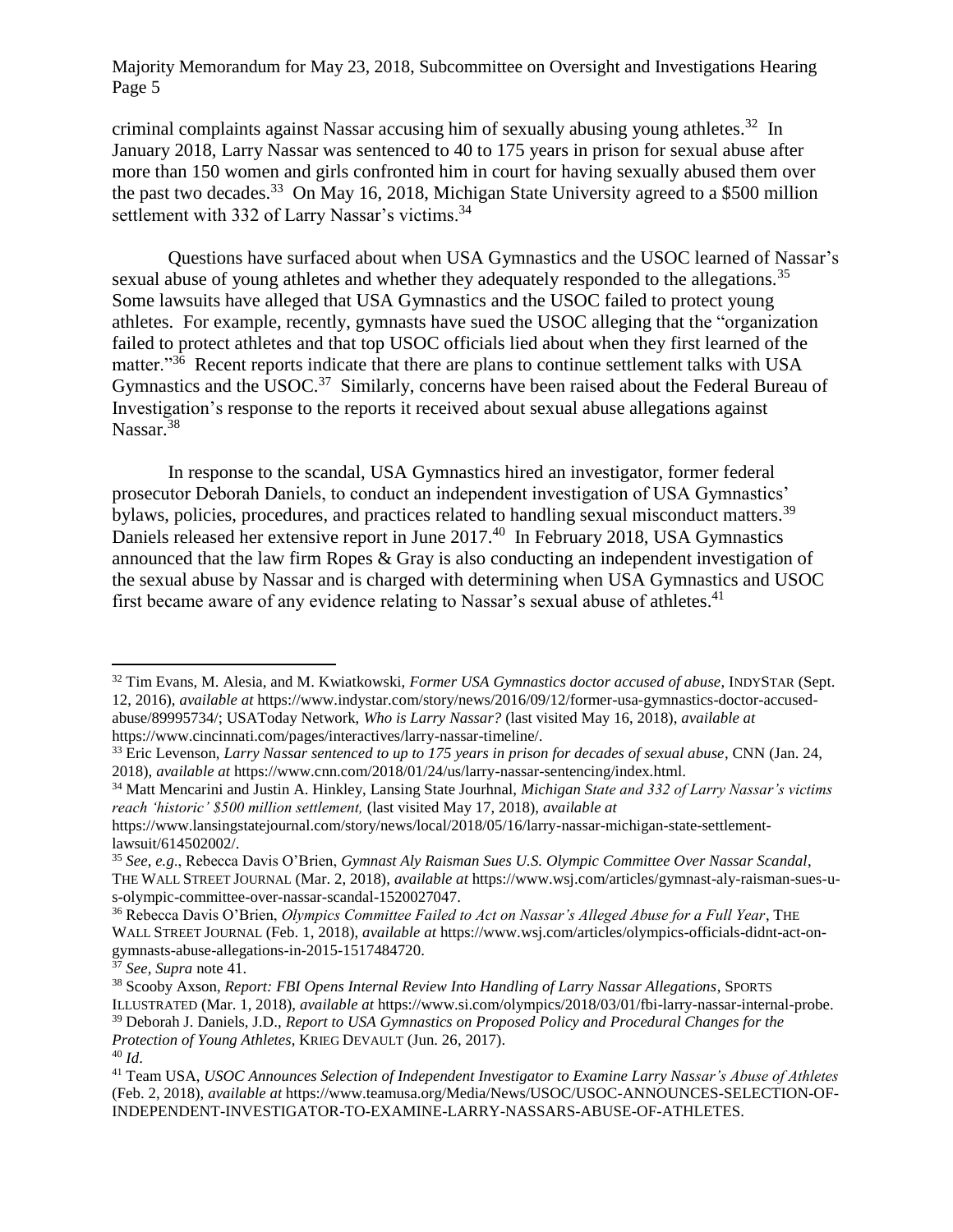## USA Swimming

In 2010, a 20/20 investigation detailed inappropriate relationships between USA Swimming coaches and minor athletes.<sup>42</sup> The report revealed that, as of 2010, USA Swimming had imposed a lifetime ban on 36 coaches due to instances of sexual misconduct or inappropriate sexual behavior and kept the list of banned coaches confidential.<sup>43</sup> Following the 2010 sexual abuse scandal, the USOC created a Working Group in 2010 to develop a set of recommendations for promoting safe training environments and addressing misconduct in sport<sup>44</sup> and, in 2013, USA Swimming contracted with a program of Gunderson Health System to conduct an independent assessment of USA Swimming's Safe Sport Program.<sup>45</sup>

Since the 2010 sexual abuse scandal within USA Swimming, additional instances of sexual assault within the NGB have been revealed. As of February 15, 2018, USA Swimming had banned 89 individuals for sexual misconduct-related violations since Fall 2010 and USA Swimming now releases the names of banned coaches through a publicly accessible list.<sup>46</sup> This year, the Southern California News Group published a report indicating that USA Swimming may have ignored or covered up hundreds of sexual abuses cases over several decades.<sup>47</sup> Moreover, as recently as a few months ago, two top USA Swimming officials resigned following reports indicating that the organization had ignored sexual misconduct by coaches.<sup>48</sup>

### USA Taekwondo

Earlier this year, an Olympic taekwondo coach, Jean Lopez, was banned from USA Taekwondo after the USCSS found him guilty of sexual misconduct with a minor.<sup>49</sup> According to press articles, USA Taekwondo initiated the investigation into Jean Lopez about three years ago and the investigation was referred to the USCSS after it opened in March 2017.<sup>50</sup> Jean Lopez's brother, Taekwondo Olympian Steven Lopez, is also under investigation by the USCSS

 $\overline{\phantom{a}}$ 

<sup>42</sup> Megan Chuchmach and Avni Patel, *ABC News Investigation: USA Swimming Coaches Molested, Secretly Taped Dozens of Teen Swimmers*, ABC NEWS (Apr. 9, 2010), *available at* https://abcnews.go.com/Blotter/abc-newsinvestigation-usa-swimming-coaches-raped-molested/story?id=10322469.

<sup>43</sup> ESPN, *46 coaches on banned list*, ESPN.COM NEWS SERVICES (May 26, 2010), *available at* http://www.espn.com/olympics/swimming/news/story?id=5220940.

<sup>&</sup>lt;sup>44</sup> The U.S. Center for SafeSport is discussed in Section II.d of this memorandum.

<sup>45</sup> Gunderson National Child Protection Training Center, *USA Swimming Report* (Jan. 27, 2014), *available at* http://www.gundersenhealth.org/ncptc/trainings-education/publications/usa-swimming-report/.

<sup>46</sup> Information provided to the Committee on Energy and Commerce, from USA Swimming (Feb. 15, 2018), on file with the committee; USA Swimming, *List of Individuals Permanently Suspended or Ineligible for Membership* (updated May 9, 2018), *available at* https://www.usaswimming.org/utility/landing-pages/safe-sport/bannedmember-list---perm.

<sup>47</sup> Scott M. Reid, *100s of USA swimmers were sexually abused for decades and the people in charge knew and ignored it, investigation finds*, THE ORANGE COUNTY REGISTER (Feb. 16, 2018), *available at*

https://www.ocregister.com/2018/02/16/investigation-usa-swimming-ignored-sexual-abuse-for-decades/. <sup>48</sup> Matt Stevens, *2 U.S.A. Swimming Officials Resign Amid Accusations of Ignored Abuse*, THE NEW YORK TIMES

<sup>(</sup>Feb. 24, 2018), *available at* https://www.nytimes.com/2018/02/24/sports/usa-swimming-resignations.html. <sup>49</sup> Nancy Armour and Rachel Axon, *Olympic taekwondo coach Jean Lopez banned for sexual misconduct with a minor*, USA TODAY (Apr. 4, 2018), *available at*

https://www.usatoday.com/story/sports/olympics/2018/04/04/olympic-taekwondo-coach-jean-lopez-banned-sexualmisconduct-minor/485501002/.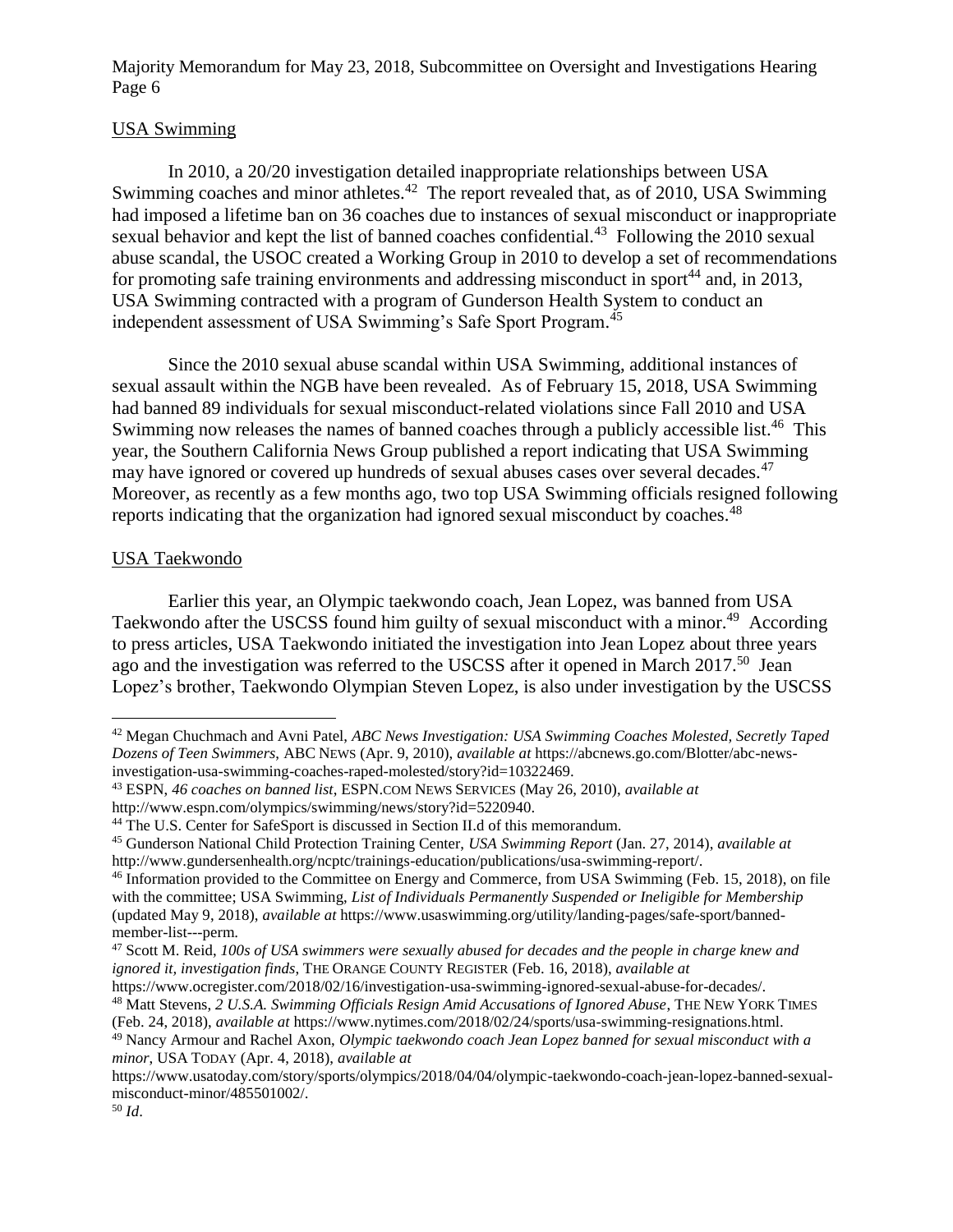and he has been placed under an "interim measure-restriction" for sexual misconduct.<sup>51</sup> Although there were ongoing year-long active investigations into the brothers at the time, both attended the 2016 Rio Olympic Games.<sup>52</sup> Filings in a recent lawsuit accuse both Jean Lopez and Steven Lopez of sexually assaulting minors for years.<sup>53</sup>

In addition to the ongoing controversy regarding the Lopez brothers, USA Taekwondo has been involved in other public sexual abuse scandals. For example, in 2015, a USA Taekwondo coach, Marc Gitelman, was convicted of sexually abusing a minor athlete and another girl.<sup>54</sup> Prior to this conviction, both USA Taekwondo and the USOC had been aware of the sexual assault allegations yet failed to protect the athletes from the abuse. In a March 10, 2014 email regarding the allegations, then-USOC board member Susanne Lyons wrote: "Here we go again. This sounds like the same old BS…. Allowing a potential sexual predator to continue to coach without having an appropriate investigation and conclusion is unacceptable."<sup>55</sup>

#### USA Volleyball

In 1995, USA Volleyball banned one if its coaches, Rick Butler, due to claims that the coach had sexual relationships with underage athletes.<sup>56</sup> USA Volleyball partially lifted the ban just five years later in 2000. In January 2018, however, USA Volleyball permanently banned Rick Butler from coaching again.<sup>57</sup> Additionally, recent lawsuits have been filed related to claims that Rick Butler sexually abused and raped minor athletes in the 1980s.<sup>58</sup>

In addition, multiple other NGBs have been involved with public sexual abuse scandals, including but not limited to U.S. Figure Skating, U.S. Speedskating, and USA Water Polo. As mentioned at the start of this section, USCSS has received written and oral reports, complaints, and allegations regarding sexual abuse from 35 of the 48 NGBs between its launch in March 2017 and April 13, 2018.

l

<sup>51</sup> *Id*.

<sup>52</sup> *Id*.

<sup>53</sup> Jacey Fortin, *Lawsuit Accuses Taekwondo Olympian and His Coach, Who Are Brothers, of Sexual Abuse*, THE NEW YORK TIMES (May 6, 2018), https://www.nytimes.com/2018/05/06/sports/lopez-taekwondo-sex-abuse.html. <sup>54</sup> Will Hobson and Steven Rich, *An athlete accused her coach of sex abuse. Olympic officials stayed on the sideline*, THE WASHINGTON POST (Feb. 14, 2017), *available at* https://www.washingtonpost.com/sports/olympics/an-athleteaccused-her-coach-of-sex-abuse-olympic-officials-stayed-on-sideline/2017/02/14/35a6fc76-d2eb-11e6-a783 cd3fa950f2fd\_story.html?utm\_term=.23e890c8fdac.

<sup>55</sup> *Id*.

<sup>56</sup> Jon Seidel and Michael O'Brien, *A Sun-Times Investigation – Net Pains: Volleyball Coach Rick Butler, His Players – and the Damage That's Been Done*, CHICAGO SUN-TIMES (Nov. 24, 2017), *available at*  https://chicago.suntimes.com/feature/coach-rick-butler-volleyball-players-damage-done/.

<sup>57</sup> Christian Red, *Rick Butler officially receives lifetime ban from USA Volleyball for violating protective order*, NY DAILY NEWS (Jan. 10, 2018), *available at* http://www.nydailynews.com/sports/more-sports/rick-butler-receiveslifetime-ban-usa-volleyball-article-1.3750125.

<sup>58</sup> Christine Hauser, *Top Volleyball Coach Raped Teenage Athletes, Lawsuit Alleges*, THE NEW YORK TIMES (Mar. 2, 2018), *available at* https://www.nytimes.com/2018/03/02/sports/volleyball-coach-rape-rick-butler.html.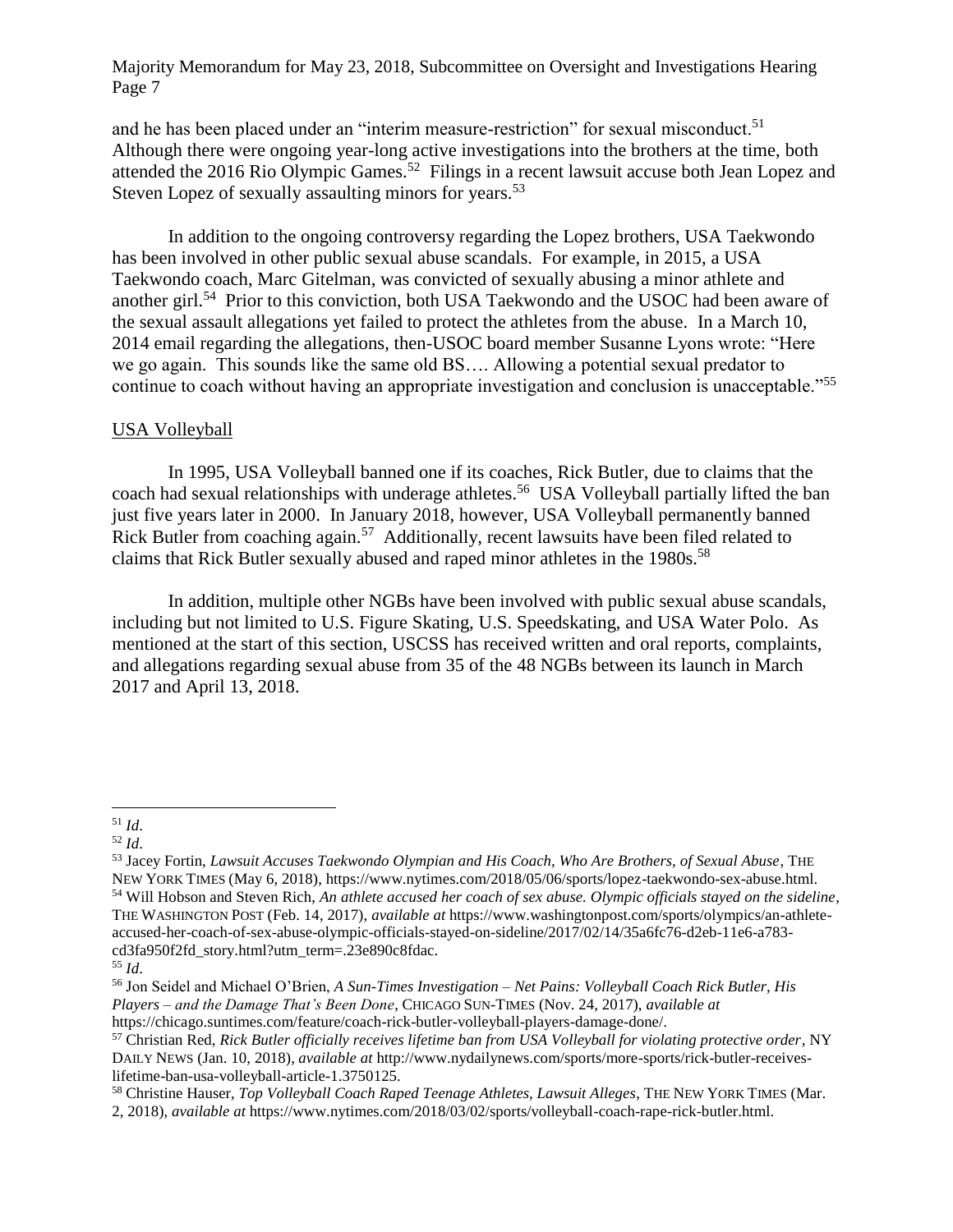## **d. U.S. Center for SafeSport**

 $\overline{\phantom{a}}$ 

The 2010 sexual abuse controversy in USA Swimming was exposed with a two-part 20/20 report in April 2010. A few months later, Scott Blackmun, who stepped down as CEO of the USOC in February 2018, informed the Board at the USOC's June 28, 2010 Board Meeting<sup>59</sup> that the USOC had established a Working Group for Safe Training Environments to develop a set of recommendations for promoting safe training environments and addressing misconduct in sport.<sup>60</sup> After a five month review of sexual and physical misconduct, the Working Group released a report to the USOC Board of Directors on September 28, 2010, detailing six key recommendations.<sup>61</sup> The Working Group recommended that: (1) "the USOC should play a leadership role in promoting safe training environments;" (2) "the USOC should lead by example in promoting safe training environments;" (3) "the USOC should develop and provide a centralized set of training and education materials focused on sexual and physical misconduct that can be adopted by NGBs, clubs and grassroots sports organizations;" (4) "the USOC should develop a centralized online toolkit that provides a set of resources addressing various issues pertaining to sexual and physical misconduct in sport that can be used by NGBs, clubs and grassroots sports organizations;" (5) "the USOC should work with NGBs to centralize and standardize the delivery of services designed to promote safe training environments;" and (6) "the USOC should encourage NGBs to adopt policies, practices, programs and tools to address sexual and physical misconduct, and NBGs should, in turn, encourage clubs and other grassroots organizations in its sport to adopt similar measures."<sup>62</sup>

Following the Working Group's recommendations, the USOC launched its SafeSport initiative in 2012.<sup>63</sup> The program was designed to improve the safety of athletes by providing information, training, and resources.<sup>64</sup> In 2013, USOC established a SafeSport Working Group on Investigation, Adjudication, and Sanctions. The purpose of the working group was to "survey the resources currently available to NGBs, look at various models for investigating and enforcing misconduct in sport, and make a recommendation to the USOC on a clear way forward."<sup>65</sup> In October 2013, Malia Arrington, the then-Director of Ethics and Safe Sport, presented the Board

<sup>63</sup> Team USA, *U.S. Olympic Committee launces Safe Sport program* (Mar. 16, 2012), *available at* https://www.teamusa.org/Media/News/USOC/US-Olympic-Committee-launches-Safe-Sport-program.

<sup>59</sup> Team USA, *About the USOC – Inside the USOC – Meetings – Board of Directors – 2010 – June 28, 2010 – Approved Minutes* (June 28, 2010), *available at* https://www.teamusa.org/About-the-USOC/Inside-the-USOC/Meetings/Board-of-Directors/2010.

<sup>60</sup> Team USA, *About the USOC – SafeSport – Key Actions* (last visited May 16, 2018), *available at* https://www.teamusa.org/About-the-USOC/Safe-Sport/Key-Actions.

<sup>61</sup> Team USA, *Safe Training Environments Working Group Issues Report* (Sept. 28, 2010), *available at* https://www.teamusa.org/News/2010/September/28/Safe-Training-Environments-Working-Group-Issues-Report. <sup>62</sup> The U.S. Olympic Committee, *Working Group for Safe Training Environments – Recommendations to the USOC Board of Directors* (Sept. 28, 2010), *available at*

http://assets.teamusa.org/assets/documents/attached\_file/filename/31249/092810\_USOC\_Working\_Group\_Final\_Re commendations to the Board of Directors.pdf.

<sup>64</sup> Team USA, USA Weight Lifting, *CEO Appointed to Safe Sport Working Group* (Aug. 1, 2013), *available at* https://www.teamusa.org/USA-Weightlifting/Features/2013/August/01/CEO-Appointed-to-Safe-Sport. <sup>65</sup> *Id*.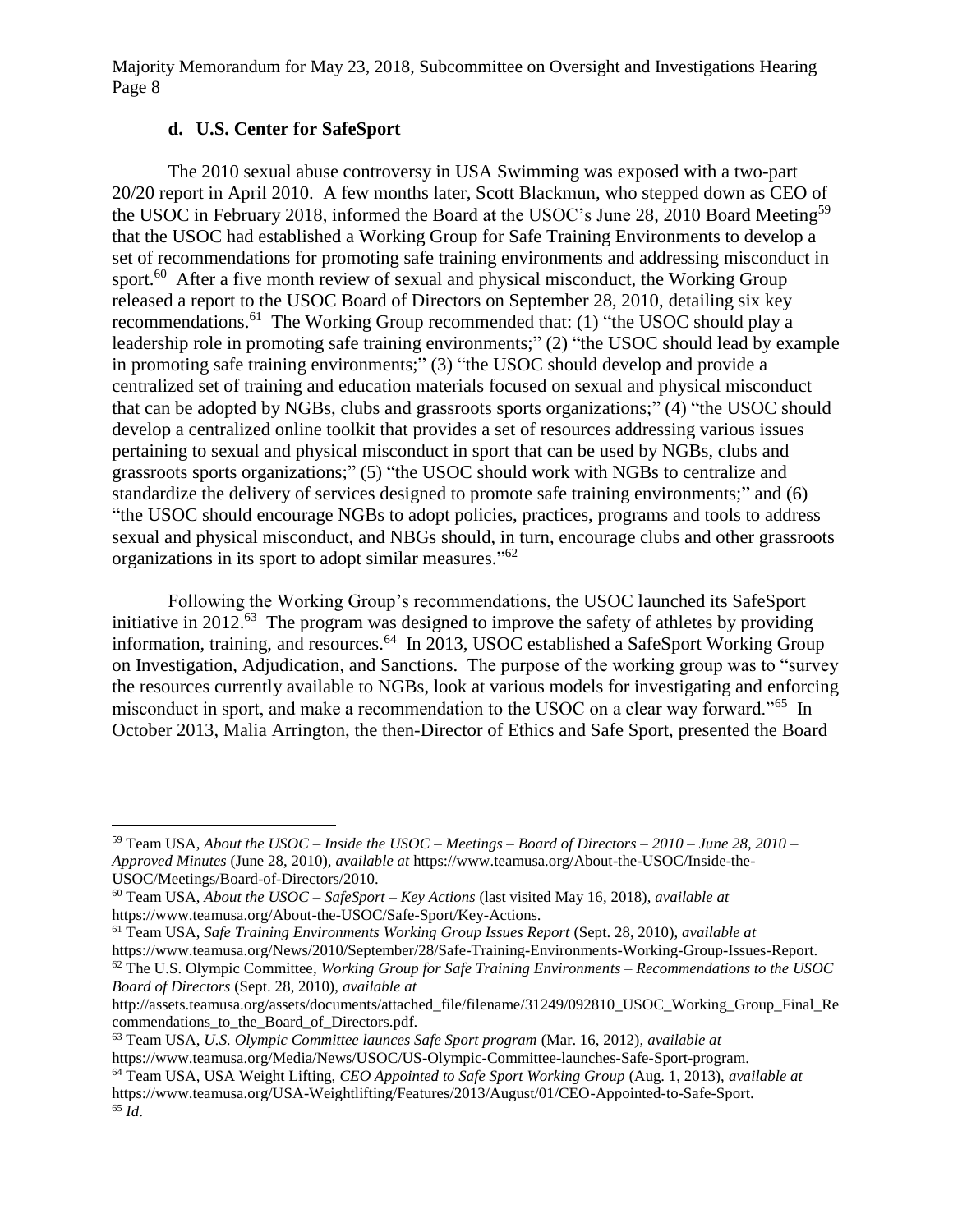with the recommendations of the Safe Sport Working Group on investigations and adjudications.<sup>66</sup> According to the approved Board minutes, the Working Group recommended:

[T]hat case management for sexual misconduct cases should be consolidated under a new, independent entity with an independent board of directors. The new entity would focus on sexual misconduct (and any related behaviors) and have the authority to investigate, make findings and issue disciplinary measures. The entity would be focused on an investigation-based procedure rather than a criminal type process.… Further, as Ms. Arrington explained, in order to ensure consistency and efficiency, the Group believes that NGB participation should be required through the USOC's Bylaws.<sup>67</sup>

The USOC approved the creation of the USCSS in June 2014 and USCSS launched on March 3, 2017.<sup>68</sup> USCSS was established as a wholly independent entity designed to oversee education programs for safe sport and investigate and adjudicate claims of sexual misconduct in the U.S. Olympic and Paralympic Movements' 47-member NGBs. Participation in USCSS is a condition of continued membership in the USOC.<sup>69</sup> USCSS has exclusive authority to investigate and resolve alleged violations of the SafeSport Code for the U.S. Olympic and Paralympic Movement (the Code) involving sexual misconduct by a Covered Individual and misconduct that is reasonably related to an underlying allegation of sexual misconduct.<sup>70</sup> Moreover, at the request of an NGB or the USOC, USCSS may accept discretionary authority over alleged violations involving any form of misconduct as set forth in the Code.<sup>71</sup>

USCSS' board consists of nine independent board members that meet four times per year.<sup>72</sup> Most of the funding for USCSS comes directly from the USOC and the NGBs.<sup>73</sup> On February 28, 2018, the USOC announced that it planned to double the amount of funding it provides to USCSS, and in March 2018, it was reported that the USCSS had an annual budget of \$4.3 million and employed nine full time staff and several contract investigators.<sup>74</sup> According to

 $\overline{\phantom{a}}$ <sup>66</sup> Team USA, *About the USOC – Inside the USOC – Meetings – Board of Directors – 2013 – October 10, 2013 – Approved Minutes* (Oct. 10, 2013), *available at* https://www.teamusa.org/About-the-USOC/Inside-the-USOC/Meetings/Board-of-Directors/2013.

<sup>67</sup> *Id*.

<sup>68</sup> Team USA, *U.S. Olympic Committee Announces Formation of U.S. Center for Safe Sport Advisory Council* (Feb. 9, 2015), *available at* https://www.teamusa.org/News/2015/February/09/US-Olympic-Committee-Announces-Formation-Of-US-Center-For-Safe-Sport-Advisory-Council; Team USA, *About the USOC – Inside the USOC – Meetings – Board of Directors – 2014 – June 10, 2014 – Approved Minutes* (Jun. 10, 2014), *available at* https://www.teamusa.org/About-the-USOC/Inside-the-USOC/Meetings/Board-of-Directors/2014.

<sup>69</sup> Team USA, *Safe Sport* (last visited May 16, 2018), *available at* https://www.teamusa.org/about-the-usoc/safesport.

<sup>70</sup> U.S. Center for SafeSport, *Policies & Procedures* (last visited May 16, 2018), *available at* https://safesport.org/files/index/tag/policies-procedures.

 $71$  *Id.* 

<sup>72</sup> U.S. Center for SafeSport, *Who We Are* (last visited May 16, 2018), *available at* https://safesport.org/who-we-are; U.S. Center for SafeSport, *Bylaws* (last visited May 16, 2018), *available at*

https://safesport.org/files/index/tag/bylaws.

<sup>73</sup> Cecelia Townes, Q*&A with Shelli Pfohl, CEO of the U.S. Center for SafeSport*, ESPN (Apr. 6, 2017), *available at* http://www.espn.com/espnw/voices/article/19082380/qa-shellie-pfohl-ceo-us-center-safesport.

<sup>74</sup> Team USA, *U.S. Olympic Committee announces significant changes to further protect athletes* (Feb. 28, 2018), *available at* https://www.teamusa.org/Media/News/USOC/022818-USOC-announces-significant-changes-to-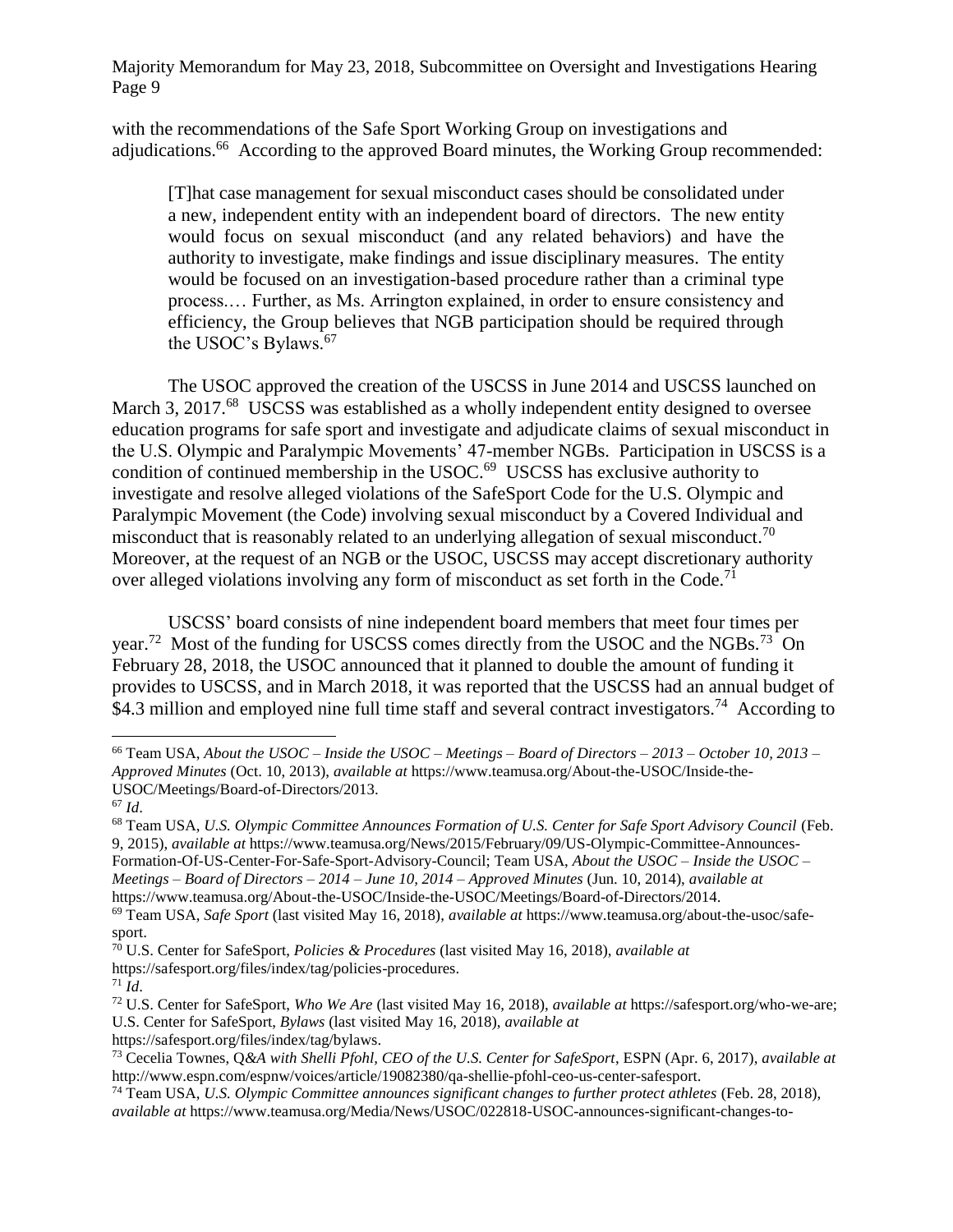information provided to the Committee by USCSS, USCSS projects it will have 26 staff by July 1, 2018. There have been a significant number of reports to USCSS since it opened last year. Data received by the Committee indicates that, in 2017, USCSS received 227 written and oral reports, complaints, and allegations regarding sexual abuses.<sup>75</sup> As of April 13, 2018, USCSS received 261 written and oral reports, complaints, and allegations regarding sexual abuses in 2018. Moreover, between March 2017 and April 13, 2018, USCSS resolved 156 cases and investigations.<sup>76</sup> In 120 of these 156 instances the individual became permanently ineligible to participate in the organization.<sup>77</sup>

Congress recently designated the USCSS to serve as the independent national safe sport organization and exercise jurisdiction over the USOC, each NGB, and each Paralympic sports organization with regard to safeguarding amateur athletes against abuse through enactment of the Protecting Young Victims from Sexual Abuse and Safe Sport Authorization Act.<sup>78</sup> This act provides that, among other things, adults authorized to interact with certain minors and amateur athletes must report evidence of child abuse and the USCSS is the independent national safe sport organization and is responsible for developing training, oversight practices, policies, and procedures to prevent the emotional, physical, and sexual abuse of amateur athletes participating in amateur activities through NGBs and Paralympic sports organizations.<sup>79</sup> Shortly after the Protecting Young Victims from Sexual Abuse and Safe Sport Authorization Act was signed into law, Congress passed additional legislation that created a \$2.5 million grant program to protect young athletes from emotional, physical, and sexual abuse in sports.<sup>80</sup>

## **e. Additional Recent Actions to Address Allegations of Sexual Abuse and Remaining Challenges**

While the USOC and NGBs have made efforts to improve their policies and procedures, challenges remain. The USOC engaged Baker Tilly Virchow Krause to conduct audits of the USOC and all of the NGBs and High-Performance Management Organizations to assess their compliance with safe sport policies and procedures. These audits began in April 2017, which included reviews and testing and the reports for each organization were issued in October 2017.<sup>81</sup> Some of the organizations were found to be in compliance with the SafeSport policies and

l

further-protect-athletes; Brian Murphy, *As scandals rock youth sports, this group has taken hundreds of calls in its first year*, THE NEWS & OBSERVER (Mar. 5, 2018), *available at*

http://www.newsobserver.com/sports/article203579369.html.

<sup>&</sup>lt;sup>75</sup> Information provided to the Committee on Energy and Commerce, from the U.S. Center for SafeSport (Apr. 13, 2018) on file with the committee.

<sup>76</sup> *Id*.

<sup>77</sup> *Id*.

<sup>78</sup> S. 534 Protecting Young Victims from Sexual Abuse and Safe Sport Authorization Act of 2017 (enacted Feb. 14, 2018), *available at* https://www.congress.gov/bill/115th-congress/senate-bill/534/text?format=txt. <sup>79</sup> *Id*.

<sup>80</sup> H.R. 1625 Consolidated Appropriations Act, 2018 (enacted Mar. 23, 2018), *available at*

https://www.congress.gov/bill/115th-congress/house-bill/1625/text; Melissa Nann Burke, *Spending bill funds program to fight abuse in sports*, THE DETROIT NEWS (Mar. 22, 2018), *available at*

https://www.detroitnews.com/story/news/politics/2018/03/22/spending-bill-funds-program-fight-abuse-youthsports/33180301/.

<sup>81</sup> Team USA, *About the USOC – Safe Sport – Safe Sport Audit Reports,* (last visited May 16, 2018), *available at*  https://www.teamusa.org/About-the-USOC/Safe-Sport/Safe-Sport-Audit-Reports.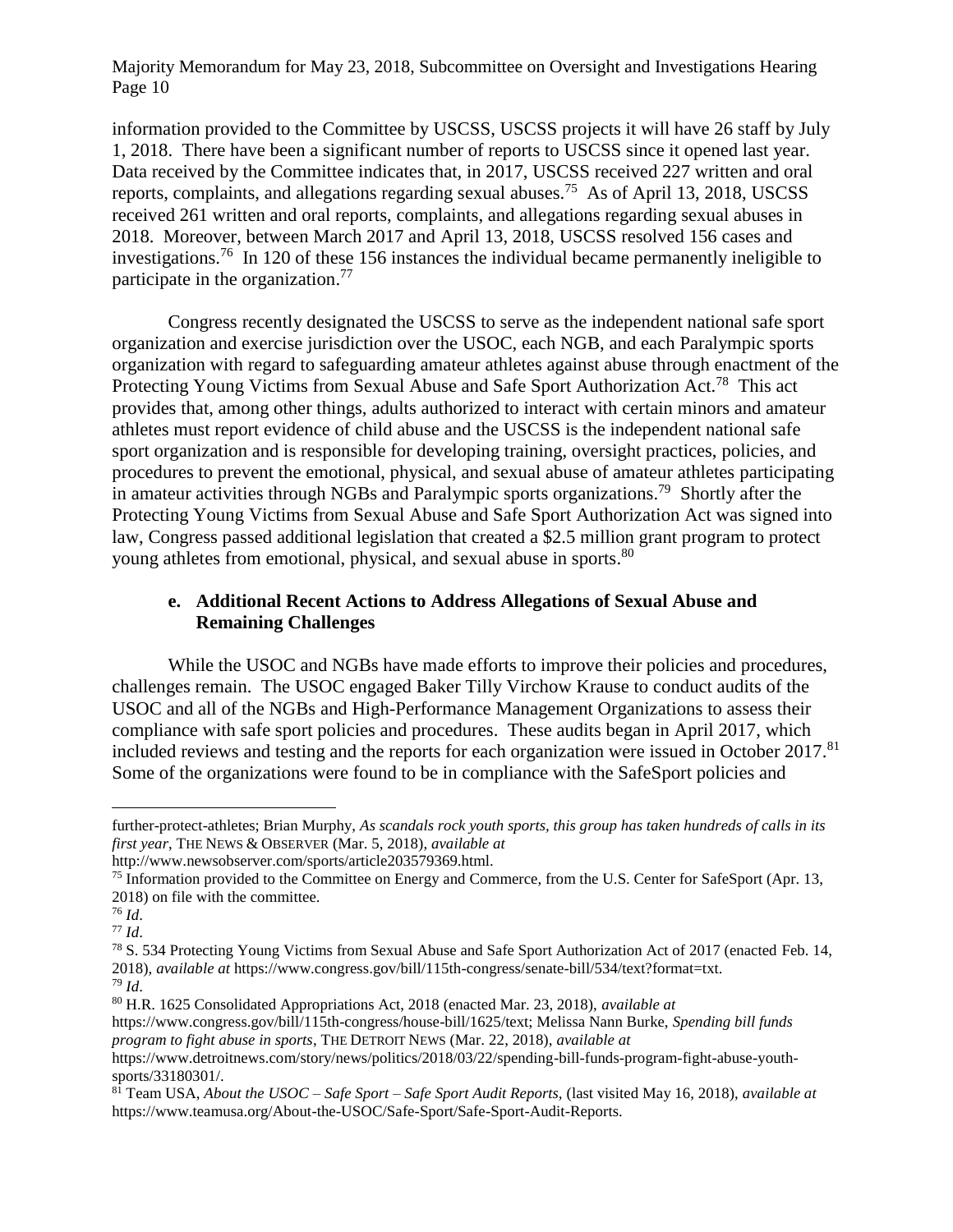procedures and didn't have any observations, but 43 organizations had deficiencies including, but not limited to, the application of policies being inconsistent with the requirements listed in the Athlete Safety Standards; inconsistent enforcement of requiring criminal background checks; inconsistencies in tracking education and training requirements; and a lack of guidance and/or requirements from the USOC, which leads to inconsistencies with how each NGB chooses to implement a requirement. Each organization was given 90 days to correct any deficiencies while the USOC's Audit Division monitored and reviewed the corrective actions and issued SafeSport follow-up reports to the NGBs that were found to have deficiencies. Some organizations required a second follow-up report, the most recent of which was only issued in April 2018. The findings in the Baker Tilly Audits suggest that challenges remain with respect to the USOC and NGBs implementation of the Athlete Safety Policy, which could put athletes at SafeSport-related misconduct risk.

NGBs have different policies regarding whether they maintain lists of banned coaches, and if they do, whether they publicize the list. In the March 7, 2018 letter that the Committee on Energy and Commerce (the committee) sent to all 48 NGBs, the committee asked each NGB whether or not the NGB maintained a list of individuals banned or suspended from participation with the NGB, and if so, whether the list was publicly available.<sup>82</sup> In response to the question, the committee received a variety of responses including, but not limited to, that: (1) the NGB does not maintain a suspension/ban list; (2) there are no individuals who are banned from the NGB and the NGB therefore does not currently have a list of such persons; (3) the NGB does have a list of banned individuals, but does not make the list publicly available; and (4) the NGB does have a list of banned individuals and does make the list publicly available.<sup>83</sup> The USCSS maintains a searchable database and a website that links to the NGB lists of banned and/or suspended coaches that are publicly available. $84$  Currently, 18 NGBs have a banned or suspended list that is available to the general public.<sup>85</sup> Other NGBs reported to the committee that they share banned or suspended lists with their members, but do not publicly post those lists; have banned lists, but only share it with certain officials; maintain a searchable database of members in good standing; or have not banned or suspended any individuals, but would make a list public if they were to do so. $86$ 

Although the Olympic community continues to examine vulnerabilities for athlete safety and adopt reforms to improve the community's responsiveness to allegations of sexual abuse, it remains unclear whether these reforms will adequately protect athletes. According to a February 2018 statement from USOC's interim CEO, Susanne Lyons, the organization is currently "evaluating the USOC's role and oversight of all the National Governing Bodies, considering potential changes to the Olympic structure and aggressively exploring new ways to enhance

 $\overline{\phantom{a}}$ 

<sup>&</sup>lt;sup>82</sup> *See* Individuals Letters from the Committee on Energy and Commerce to each of the 48 NGBs (March 7, 2018), *available at* https://energycommerce.house.gov/news/letter/letters-u-s-olympic-committee-48-national-governingbodies-michigan-state-university-sexual-abuse-organized-sports/.

<sup>&</sup>lt;sup>83</sup> Information provided to the Committee on Energy and Commerce, from recipients of the Committee on Energy and Commerce's March 7, 2018 letter to NGBs (2018) on file with the committee.

<sup>84</sup> U.S. Center for Safe Sport, Disciplinary Records (last visited May 17, 2018), *available at* https://safesport.org/userviolations/search.

<sup>85</sup> *See supra,* note 83.

<sup>86</sup> These are examples of disclaimers provided by NGBs, but it is not an exhaustive list.